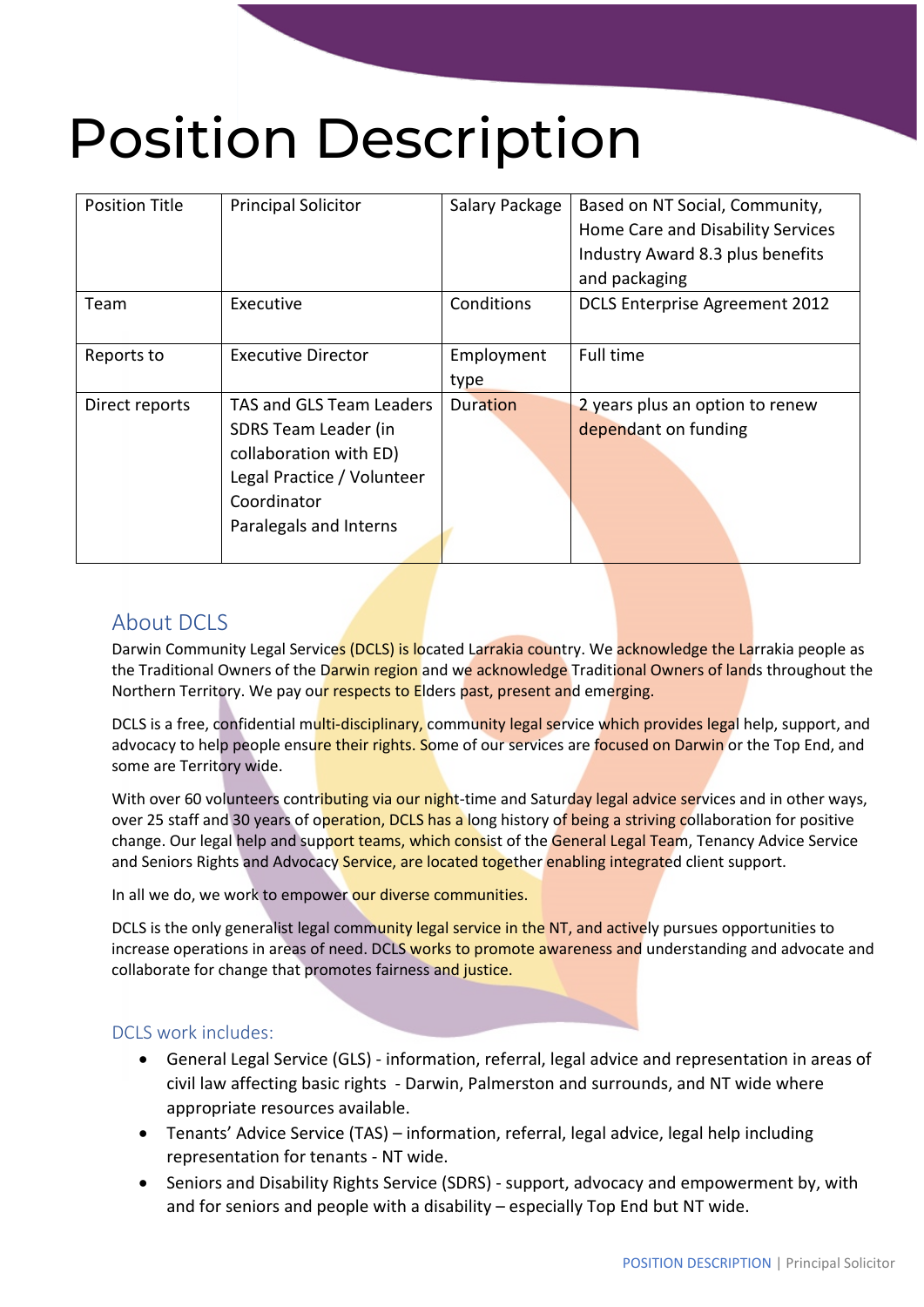- Special projects including Older Person Abuse and NDIS appeals.
- Collaborative community legal education, projects, organising and advocacy for reforms which promotes rights, justice and inclusion.

## About this role

The Principal Solicitor is responsible for the DCLS legal practice including individual client work, community legal education, community empowerment and law reform.

The legal practice consists of the GLS and TAS and the Principal Solicitor is responsible for relevant aspects relating to the SDRS in accordance with the Community Legal Centres Australia Risk Management Guide.

The Principal Solicitor position aims to ensure that the legal practice and DCLS operations delivers quality, accessible help and are striving, energetic and effective in advancing social justice.

The Principal Solicitor:

- Provides leadership, management, and supervision
- Promotes positive teamwork, collaboration, and creativity
- Undertakes legal casework including initial and ongoing client matters and carries an appropriate caseload
- Supports, provides backup and oversight for GLS and TAS Team Leaders
- Supports and collaborates with the SDRS Team Leader especially regarding the legal practice interface, quality, coordination, and risk management
- Encourages, supports, and empowers staff and volunteers and
- Supports, facilitates and closely collaborates with the DCLS Corporate Services Team

The Principal Solicitor position provides leadership and expertise in relation to:

- DCLS activities to increase access to justice in the NT including increasing DCLS resources, coverage, and positive impacts
- Legal practice management including systems, workflows and routines which maximise productivity, quality, empowerment, and positive impacts
- Policies and procedures required to deliver, support, and enhance the legal practice.

The Principal Solicitor position is a member of:

- The DCLS Executive Team (Executive Director and Principal Solicitor)
- The DCLS Leadership Group (Executive Team with Team Leaders)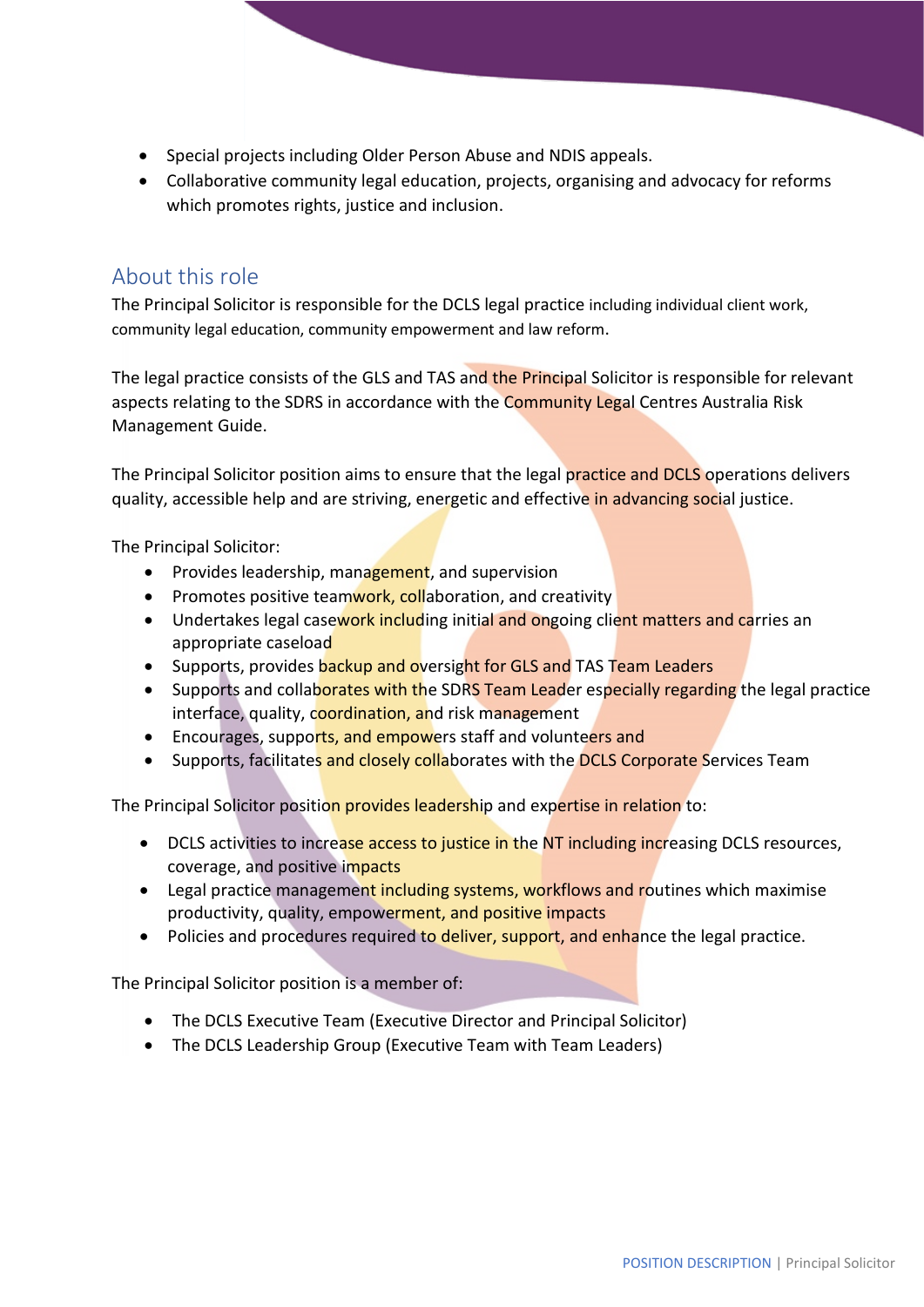# Key duties and responsibilities

#### Legal Practice

- Lead, support and facilitate the DCLS legal practice and the work of the GLS, TAS and SDRS Team Leaders to maximise services and positive impacts consistent with DCLS objectives and strategic plan, funding agreements, legal professional requirements, Community Legal Centres Australia Risk Management Guide, National Legal Assistance Data Standards and the DCLS Eligibility and Priority Guidelines.
- Manage and mitigate risk across the service in conjunction with the Executive Director and the Leadership Team.
- Maintain and enhance systems, policies, procedures and ethos for quality, efficient and responsive operations.
- Maintain, implement and improve:
	- o Legal practice workflows from the point of first contact
	- o Policies and practices that guide and support the legal practice including case and client management
	- o Legal resources required by the legal practice including electronic tools, forms, precedents and guides
- Actively promote a culture of continuous improvement to consistently meet quality standards and high standards of client and stakeholder service
- Provide legal input, guidance and assistance on projects conducted by DCLS
- Facilitate pro bono legal assistance and the involvement of law students in DCLS including through clinical, internship and PLT placements
- Ensure timely and accurate:
	- o Collection and management of client data
	- o Record keeping regarding service provision in line with quality, documented. procedures
- Collaborate with the GLS Team Leader and Volunteer Coordinator to support information sessions and inductions for the Volunteer Advice Sessions.

Networks and advocacy

- Participate and/or ensure DCLS participation in relevant networks and advocacy (local, NT wide, national etc.)
- Ensure DCLS leadership when required, appropriate and possible on NT social justice issues
- Help build, strengthen, and facilitate networks and advocacy to promote social justice in the NT

#### Community Legal Education

- Maintain, enhance, and evaluate DCLS's collaborative community legal education (CLE) efforts
- Ensure CLE approaches advance DCLS's objectives about increasing voice, inclusion, and empowerment
- Contribute to the CLE program including delivering CLE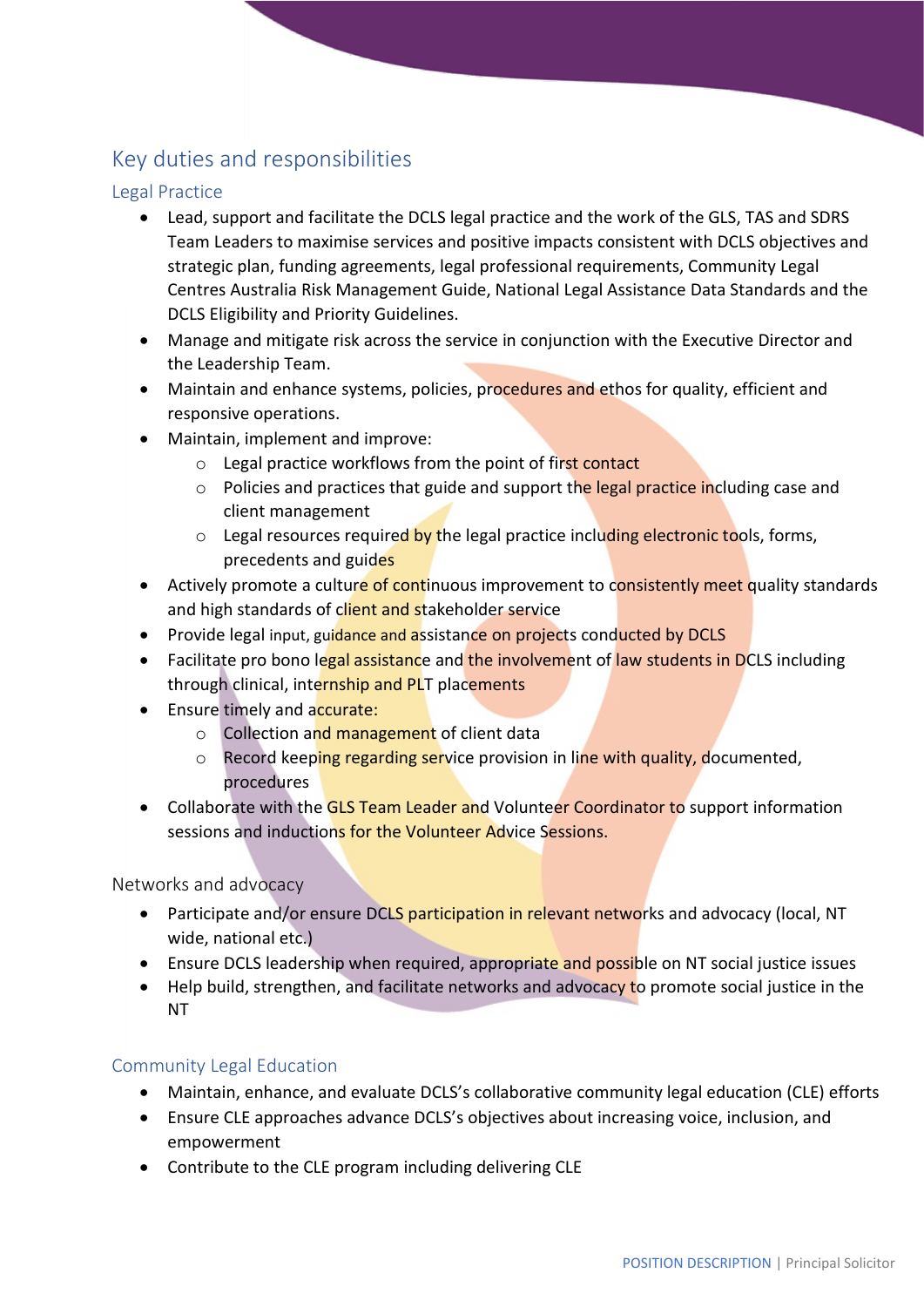#### Law Reform

- Maintain awareness of the political, social, and economic environment and develop and utilize opportunities to ensure that DCLS is effective in pursuing access to justice, including emphasising voice, participation and resources of our communities.
- Collaborate in:
	- $\circ$  Identifying and raising awareness of systemic issues affecting our communities
	- o Advancing responsive proposals for inclusion, reform, and justice, and
	- o Increasing the capacity of our communities, stakeholders, and collaborators to do so.

#### Leadership/Management

- Support the Executive Director's overall management of DCLS
- Provide professional leadership, encouragement, supervision and support for staff and volunteers and support engagement, productivity, and commitment to achieve objectives
- Lead and manage the legal practice to deliver high quality, strategic, innovative, and effective legal assistance
- Maintain and improve performance and productivity reviews and professional development planning for staff in the legal practice

#### Teamwork/collaboration

- Actively contribute to DCLS effectiveness through contextual and situational awareness, support to colleagues, demonstrating respect and empathy, development of strong relationships and taking responsibility
- Keep Team Leaders, staff and colleagues informed of developments/matters as appropriate that may impact their work
- Maintain professionalism through reliability and punctuality and ensure delivery of deadlines and commitments.
- Represent DCLS in a range of strategic networks and develop and maintain strong relationships with other community service providers
- Support the Executive Director's overall management of DCLS
- Other duties as reasonably directed by the Executive Director

#### Other duties

• Other duties as reasonably directed by the Executive Director

#### Accountabilities

- Reports to the Executive Director
- Adhere to DCLS values, policies. and procedures
- Manage resources to meet strategic objectives and changing priorities
- Assist in development of legal services budgets and monitor expenditure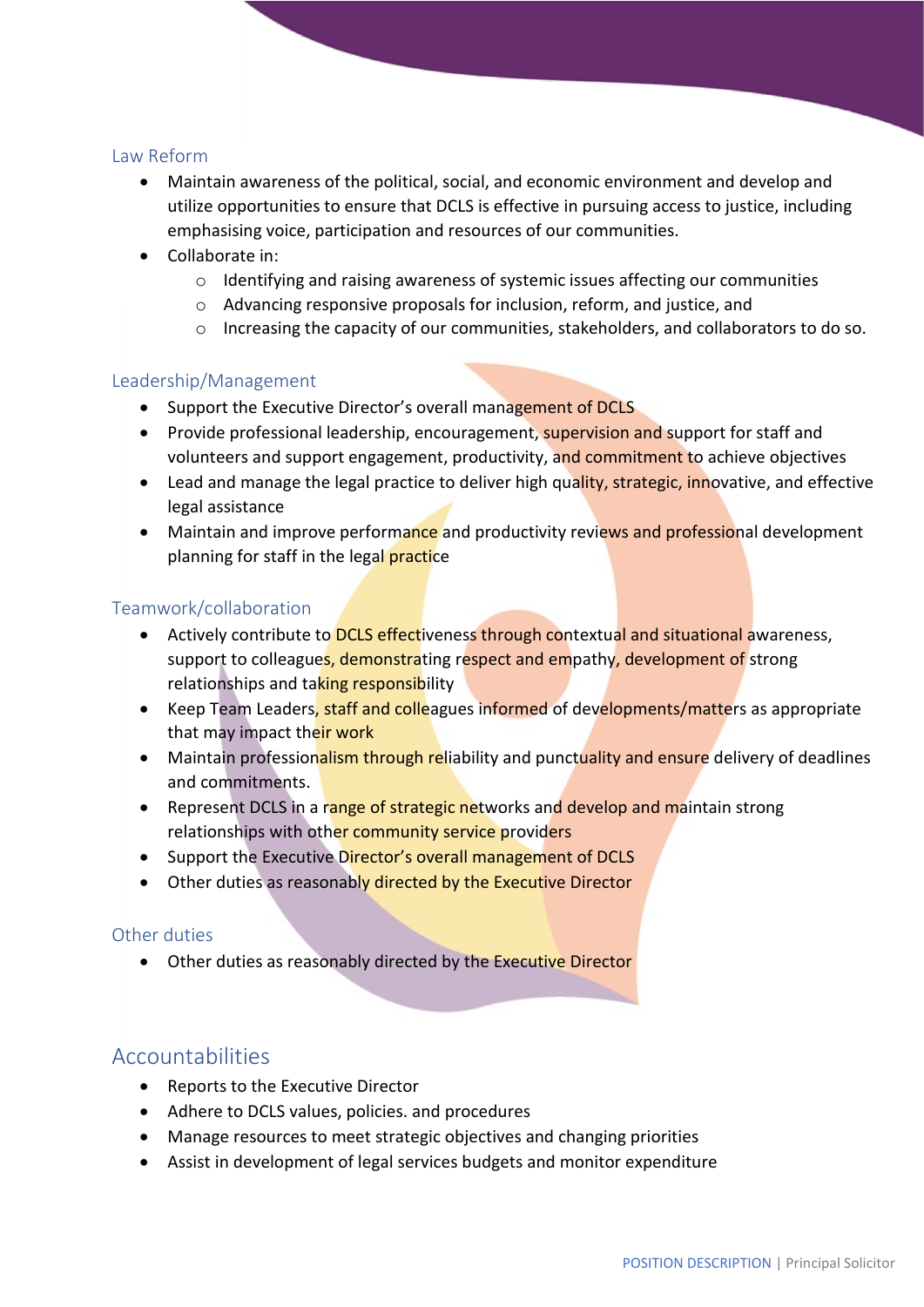- Promote the effectiveness of Executive, the Leadership Team, management, planning and operational processes
- Attend and participate in staff meetings, including Team, casework, non-casework and other meetings, as appropriate.
- Prepare written reports to or for to the Executive Director, the DCLS Board, Annual Report etc
- Develop work plans and report regularly against these, achieving expected results and performance measures

#### SELECTION CRITERIA

#### Essential

- 1. Demonstrated understanding of progressive legal advocacy and awareness of the current issues relating to social justice and law reform in disadvantaged communities in the NT
- 2. Demonstrated capacity to work collaboratively in empowering vulnerable and disadvantaged clients and communities.
- 3. Substantial legal practice and casework experience and effectiveness in at least some of the following areas of law: social security; human rights and discrimination; credit and debt; consumer law; employment law; residential tenancy; seniors rights; adult guardianship; disability law including NDIS.
- 4. Capacity and willingness to to undertake legal casework including complex matters and to make a significant and continuing contribution towards legal service targets and objectives.
- 5. Demonstrated effectiveness in leading legal practice teams and a strong commitment to teamwork.
- 6. Demonstrated skills in negotiation, organisation, time management, effective communication, and a high level of computer literacy.
- 7. Familiarity with:
	- a. National Legal Assistance Partnership (NLAP)
	- b. Community Legal Services Australia Risk Management Guide
	- c. Community Assistance Services System (CLASS)
	- d. National Legal Assistance Data Standards.

#### Desirable

- 8. Experience in legal practice and/or other relevant roles in the NT
- 9. Driving licence

#### **Prerequisites**

- 1. Eligible for an unrestricted legal practicing certificate in the NT
- 2. Provide a current national police record check
- 3. Eligibility for a NT Ochre Card
- 4. Up to date Covid vaccinations